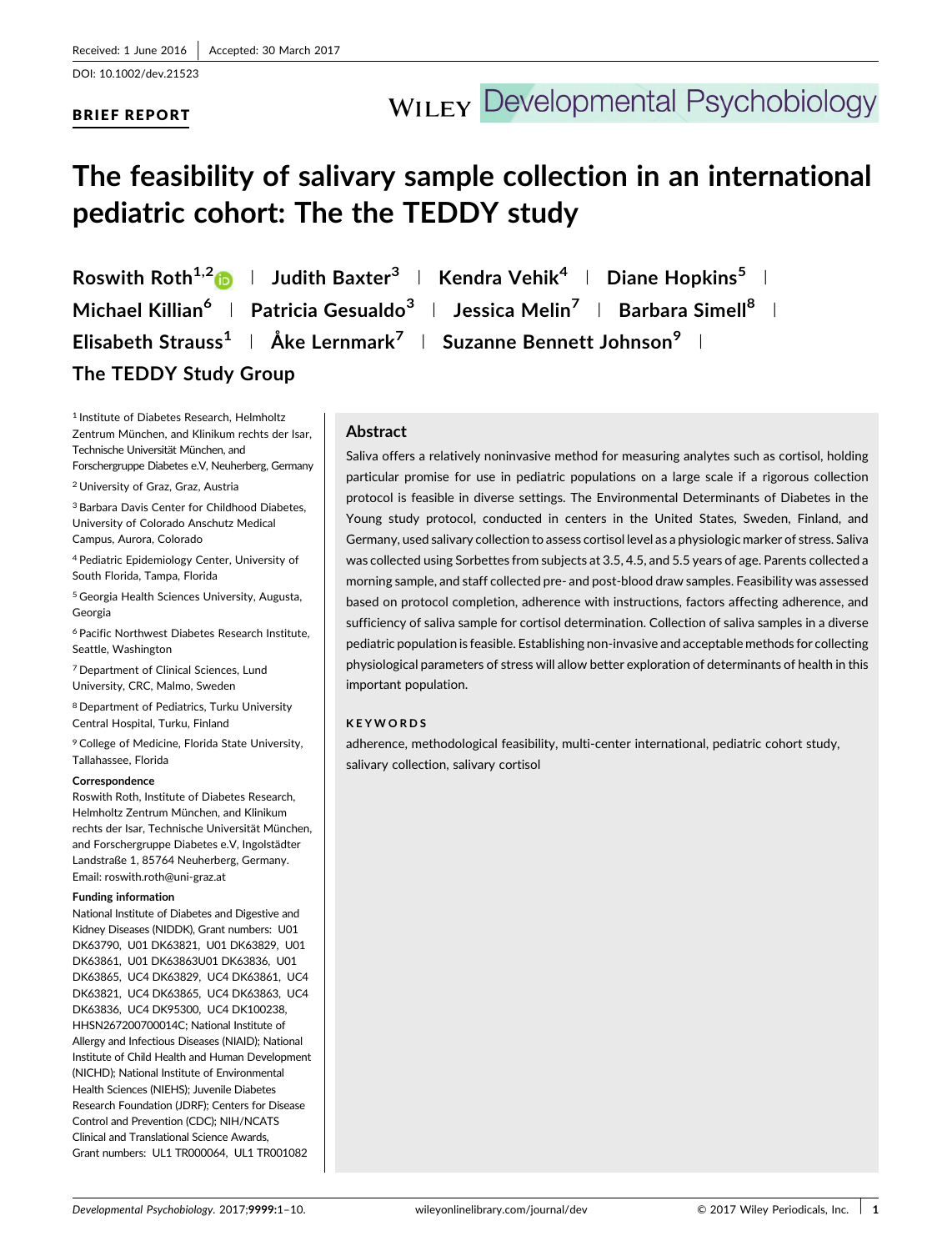# <sup>2</sup> Developmental Psychobiology-WILEY-ALLEY

### 1 <sup>|</sup> INTRODUCTION

The last decade has seen a marked increase in the use of saliva for determination of many analytes including corticosteroids, alphaamylase, immunoglobulin, as well as DNA (Chiappin, Antonelli, Gatti, & De Palo, [2007;](#page-6-0) Nater, Rohleder, Schlotz, Ehlert, & Kirschbaum, [2007;](#page-7-0) Rohleder & Nater, [2009](#page-7-0)). Interest and further understanding of the role stress hormones play in disease risk has prompted an increase in the number of studies using salivary cortisol as a biomarker of stress in many populations (Hellhammer, Wust, & Kudielka, [2009\)](#page-6-0). Furthermore, saliva sampling is an inexpensive and noninvasive method offering advantages over serum testing, particularly in pediatric populations. However, there are no reports in the literature that evaluate the feasibility of saliva collection generally, or salivary cortisol collection specifically, in large-scale pediatric, international cohort studies. The Environmental Determinants of Diabetes in the Young (TEDDY) Study has completed salivary collection on about 4,000 children aged 3.5–5.5 years old, across four countries in six study centers and provides a unique opportunity to assess multiple aspects of this method.

Collecting saliva is convenient for self-sampling in naturalistic environments and has been used with young children (Gunnar & White, [2001](#page-6-0); McCarthy et al., [2009;](#page-6-0) Neu, Goldstein, Gao, & Laudenslager, [2007](#page-7-0)). Research has used saliva samples to assess general stress levels using the indicator of Cortisol Awakening Response (CAR) (Bäumler, Kirschbaum, Kliegel, Alexander, & Stalder, [2013;](#page-6-0) Bright, Granger, & Frick, [2012;](#page-6-0) Bruce, Fisher, Pears, & Levine, [2009;](#page-6-0) Freitag et al., [2009;](#page-6-0) Gribbin, Watamura, Cairns, Harsh, & Lebourgeois, [2012](#page-6-0); Saridjan et al., [2010;](#page-7-0) Stalder et al., [2013;](#page-7-0) Tegethoff, Knierzinger, Meyer, & Meinlschmidt, [2013\)](#page-7-0). Salivary cortisol can also be used to assess the child's response to a particular stressor (e.g., venipuncture, injection, inoculation) (Davis & Granger, [2009;](#page-6-0) Felt et al., [2000;](#page-6-0) McCarthy et al., [2009;](#page-6-0) McCarthy et al., [2011\)](#page-6-0) and other stress evoking procedures (e.g., Trier Social Stress Test for Children) (Gunnar, Talge, & Herrera, [2009;](#page-6-0) Kirschbaum, Pirke, & Hellhammer, [1993](#page-6-0)). However, all of these studies employed relatively small samples of children.

Adherence with sampling procedures, especially the timing of sampling, is crucial for accurate assessment of cortisol levels (Gunnar & Talge, [2007;](#page-6-0) Hall et al., [2011](#page-6-0); Hanrahan, McCarthy, Kleiber, Lutgendorf, & Tsalikian, [2006](#page-6-0); Jessop & Turner-Cobb, [2008;](#page-6-0) Kudielka, Hawkley, Adam, & Cacioppo, [2007;](#page-6-0) Schwartz, Granger, Susman, Gunnar, & Laird, [1998;](#page-7-0) Smyth, Clow, Thorn, Hucklebridge & Evans, [2013;](#page-7-0) Stalder, Kirschbaum, Kudielka et al., [2016\)](#page-7-0). Instructions such as preventing the child from eating or drinking something except water, crying or participating in vigorous activities for 30 min prior to collection, as well as managing timing of the child's medication may pose additional challenges (Hanrahan et al., [2006](#page-6-0)).

The constraints of the sampling protocol in conjunction with child and parent factors (e.g., motivation, ability, work, and family responsibilities) significantly raise the potential for protocol nonadherence. In a small study, Smith and Dougherty ([2014](#page-7-0)) found substantial discrepancy between parent self-report and electronically monitored report of CAR sample collections, with parents reporting higher collection rates (78–85% vs. 56–77% of requested samples). Furthermore, to our knowledge, there are no reports of staff adherence with salivary sampling protocols. These strict protocol requirements of saliva collection for cortisol measurement combined with the diverse cohort in the TEDDY study provided an ideal opportunity to conduct a rigorous examination of feasibility of a saliva collection protocol among parents and study staff.

Another important consideration is whether the study's saliva collection protocol results in sufficient sample volume for laboratory assay requirements. Very few studies report these data. McCarthy et al. [\(2009\)](#page-6-0) reported 19 out of 1,355 cortisol samples were inadequate, 11 due to questionable sampling.

The aim of this study was to conduct a multifaceted assessment of the feasibility of salivary collection for cortisol determination in a large longitudinal multi-national cohort study of preschoolers. Feasibility was assessed by an examination of protocol acceptance and completion, adherence to instructions by both parents and study staff, factors affecting adherence, and sufficiency of sample for cortisol determination.

## 2 <sup>|</sup> METHOD

### $2.1$  Study design and population

TEDDY is a prospective cohort study funded by the National Institutes of Health (NIH) with the primary goal to identify environmental triggers of type 1 diabetes (T1D) in children genetically at-risk for the disease. It includes six clinical research centers, three in the United States (US)— Colorado, Georgia/Florida, Washington, and three in Europe (EU)— Finland, Germany, and Sweden. Detailed study design and methods have been previously published (The TEDDY Study Group, [2007, 2008\)](#page-7-0). The study was approved by local Institutional Review Boards and is monitored by an External Evaluation Committee formed by NIH. Participants in this study are children determined at birth to have high risk genetic markers for T1D whose parents agreed to participate in a 15-year observational study starting at the age of 3–4.5 months. TEDDY's protocol includes 2–4 visits per year with extensive data collection through interviews and biologic sample collection. The salivary collection protocol was approved in 2008 with the European centers being the first to start followed 2–3 years later by the US centers. The focus of the current report is on the feasibility of collecting salivary samples that would be used to assess cortisol in the morning after awakening and before and after receiving a venous blood draw at TEDDY visits when the child was 42, 54, and 66 months of age.

As of December 2014, 12,690 TEDDY visits had been completed where the saliva cortisol protocol was in place (8,977 EU and 3,713 US TEDDY visits). The experience from these 12,690 study visit saliva collections is the basis for the feasibility assessment.

#### 2.2 <sup>|</sup> Method and procedures of saliva collection

Each annual collection consisted of three salivary samples: (1) a morning sample about 30 min (time window 25–35 min) after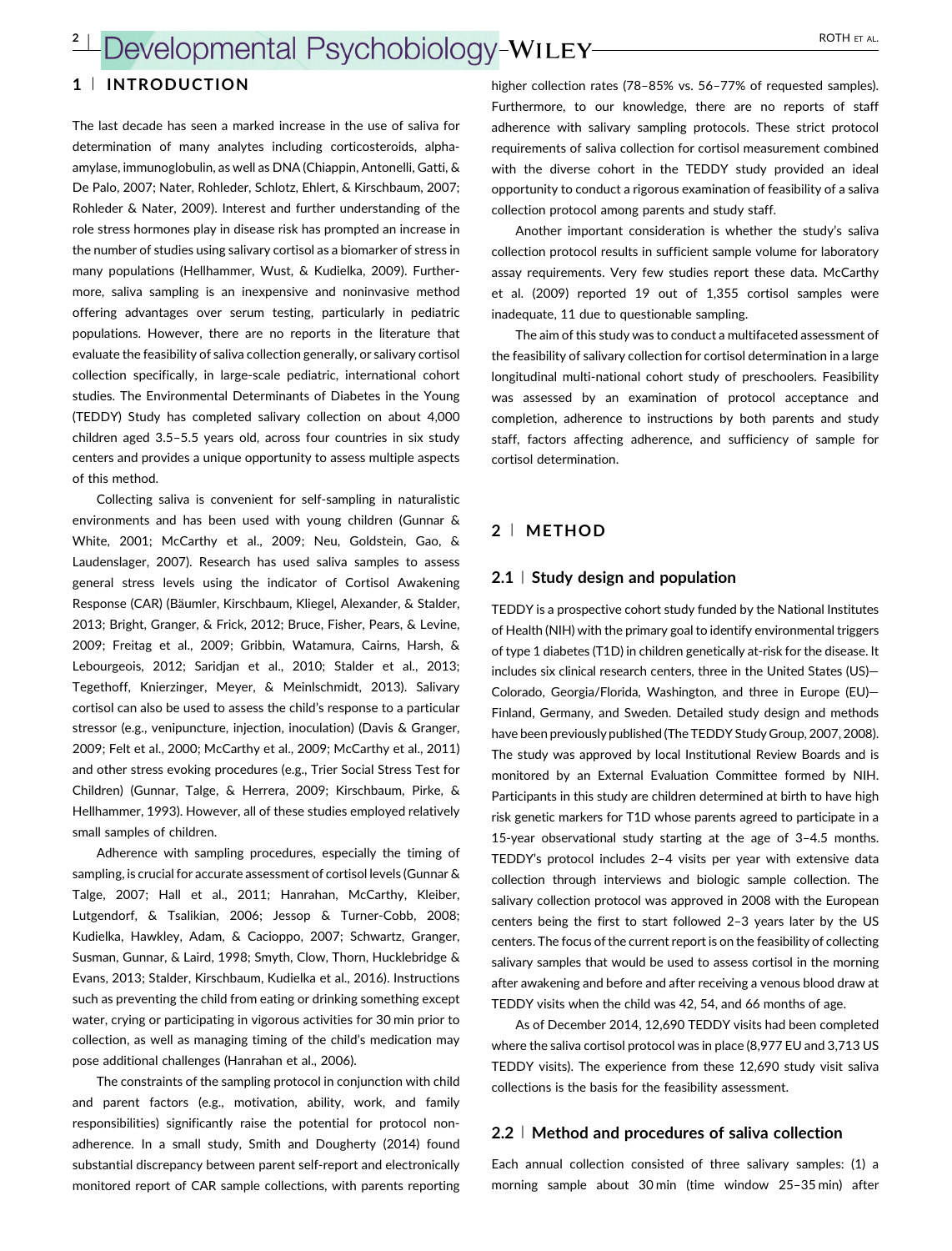# ROTH ET AL. **NOTH ET AL. NOTH ET AL. NOTH ET AL. NOTH ET AL. NOTH ET AL. DEVELOPMENTAL P** Sychobiology

awakening taken at home by parents; (2) a sample collected before a blood draw at a TEDDY study visit by study staff (<10 min); and (3) a sample collected about 20–30 min (time window 15–35 min) after a blood draw by study staff.

All study staff received in-person training in the collection technique. At the clinic visit prior to the first home collection, research staff demonstrated the saliva collection technique to the parent. Some parents were given the written instructions and the saliva kit to take home while other parents were mailed the kit and instructions prior to the next study visit. The instructions ask parents to collect the saliva the morning of their next study visit, after the child has been awake for about 30 min and before eating, drinking, or brushing the child's teeth.

Each Salimetrics salivary collection kit consisted of three Sorbettes (cotton pads on a stick developed for collection in infants) and a storage tube (Donzella, Talge, Smith, & Gunnar, [2008](#page-6-0); Putnam et al., [2012](#page-7-0)). The Salimetrics kit instructions indicate that up to three Sorbettes should be used in immediate succession to assure sufficient sample volume. A single Sorbette should be placed under the child's tongue until the Sorbette tip is saturated with saliva. Upon removal, the second Sorbette is placed under the child's tongue until saturation, removed, and replaced by a third Sorbette. All three Sorbettes are placed in one storage tube. Upon delivery to the study clinic for processing, the tube is placed in a centrifuge and spun at 1,500g for 15 min. After the spinning is complete, the Sorbette are removed with tweezers and discarded. The saliva sample is then stored in a −70°C freezer.

On the morning of the in-home collection, the parent was instructed to document the time the child woke up and the time the first saliva sample was collected. In-home collection was scheduled on the same day as a TEDDY study visit. If a parent failed to complete the morning in-home collection on the same day as the TEDDY study visit, collection within 1 week of the study visit was accepted. Home samples were returned to the child's study site either in person or by standard mail. Cortisol concentrations remain stable for days if samples are mailed before freezing (Clements & Parker, [1998](#page-6-0)).

At the in-clinic saliva collection, the staff documented the time the child last ate, whether caffeine was consumed since waking up and whether the child had participated in any vigorous activity or had been upset or crying in the prior 30 min. If the child had some food or drink except water—in the prior 30 min, the collection was either postponed for 30 min or the protocol violation was noted. If the child was on steroid medication the salivary cortisol collection was not performed. The protocol instructions included an initial saliva collection <10 min before the child's blood draw and a second saliva collection 20–30 min after the blood draw. The time of the pre- and post-blood draw saliva collection, the time of the blood draw attempt, and whether it was a venous or capillary blood draw were documented.

## 2.3 <sup>|</sup> Center differences in the implementation of the protocol

The multi-center, cross-national, longitudinal structure of TEDDY requires a consistent investment in developing standardized protocols that can be implemented successfully in diverse settings. We attempted to minimize the differences in implementing the salivary cortisol protocol between the clinical sites by use of extensive training and written documentation in the manual of operations.

Although a collection demonstration was given to parents at all TEDDY study sites, there were important center differences in the timing of when the saliva kit was given to the parent. The Swedish and Finnish centers distributed the saliva kits and instructions to the parents at the visit 3–6 months before the collection visit. The other four clinical centers mailed the saliva kit and instructions 2–8 weeks before the sample collection visit.

Centers also differed in their inclusion or exclusion of participants who were on a long-distance protocol (LDP), meaning that they do not come into a study center but do the study protocol (including blood draws) at a remote location. This protocol option was developed in part for US TEDDY centers where there is greater population mobility resulting in a portion of the cohort that has moved too far away to continue to be seen at the study site, but who are committed to continuing with the basic study protocol. Due to the increased burden on the family, the US sites made the decision to exclude LDP participants from the saliva protocol. The Swedish and Finnish study sites do not routinely have subjects on a LDP.

The German site is unique in that 80% of the cohort have their study data collected at their local pediatrician's office and not at a study clinic. Therefore, the staff developed remote sampling collection procedures where children have all of their saliva collections (morning-, pre-, and post-blood draw) completed by parents. This was accomplished by developing instructions that were more detailed and included pictures of the collection procedure since in-person demonstration was not possible. These instructions were reinforced with labels for each collection tube.

### 2.4 <sup>|</sup> Saliva cortisol analysis

Ability to consistently obtain a sufficient sample for analysis is an important feasibility criteria for any assay. To assess the sufficiency of the saliva cortisol sample collected, a subset of 5,495 samples collected was sent to the laboratory of the Department of Clinical Chemistry, University Hospital, Linkoping, Sweden. The assay used for determination of cortisol in saliva is a commercial enzyme-linked immunoassay from Salimetrics LLC (Carlsbad, CA) applied on a Tecan Freedom EvoLyzer (Tecan, Männedorf, Switzerland).

### 3 <sup>|</sup> RESULTS

#### 3.1 <sup>|</sup> Protocol acceptance

As of December 31, 2014, TEDDY participants who attended the 42 ( $N = 4,307$ ), 54 ( $N = 4,545$ ), or 66 ( $N = 3,838$ ) months visit were eligible to participate in the salivary cortisol protocol, for a total of 3,713 US and 8,977 EU TEDDY visits. Table [1](#page-3-0) describes the participation and refusal rates for each of these visits for all TEDDY participants and for EU and US centers separately. In the 12,690 TEDDY visits, 814 (6.4%) of potential participants were not offered the protocol by study staff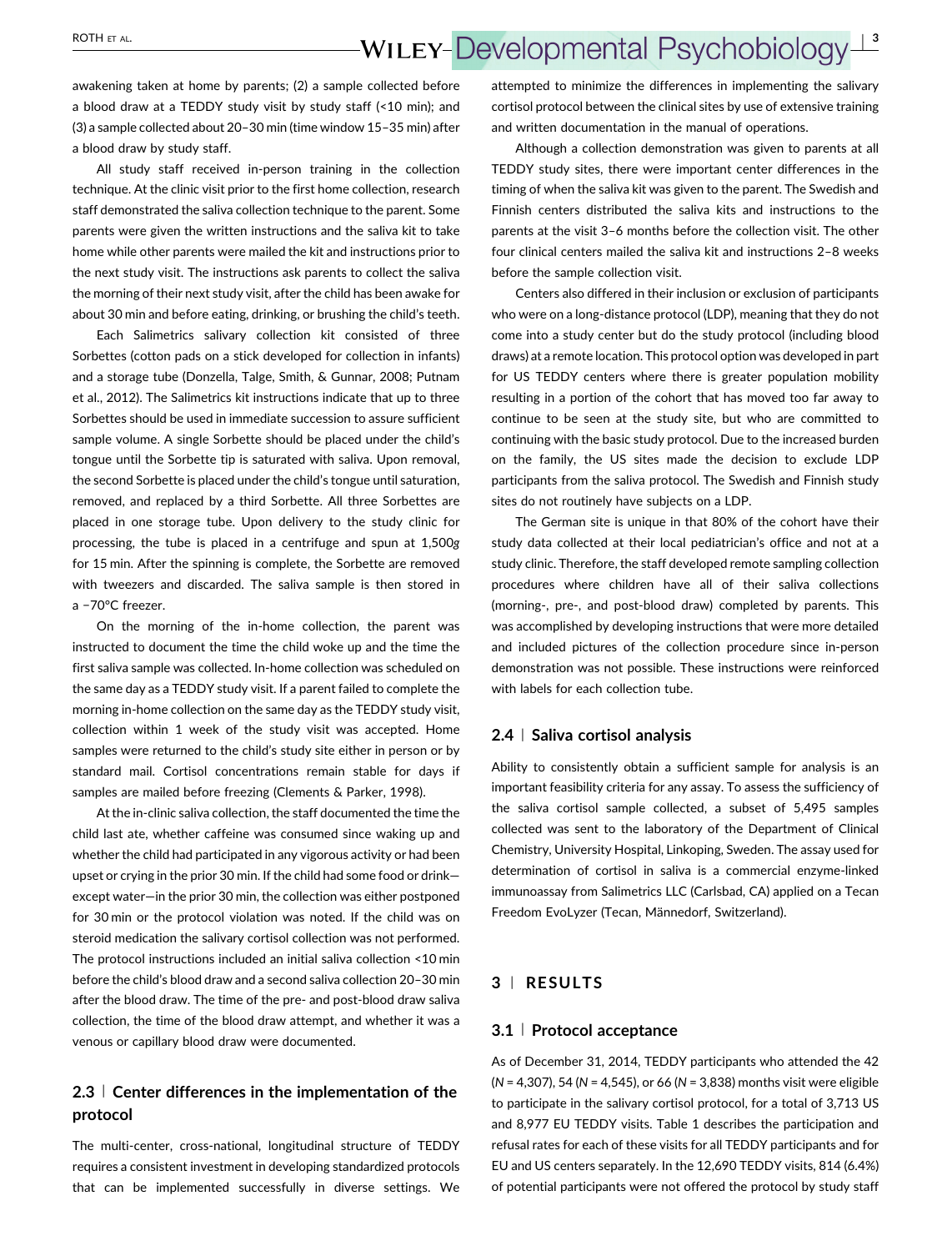# <span id="page-3-0"></span>Developmental Psychobiology-WILEY-ALLEY ROTH ET AL.

|  | TABLE 1 Saliva sample collection among eligible TEDDY subjects at United States (US) and European (EU) Centers |  |  |  |  |  |
|--|----------------------------------------------------------------------------------------------------------------|--|--|--|--|--|
|--|----------------------------------------------------------------------------------------------------------------|--|--|--|--|--|

|                        | 42-Month visit |      | 54-Month visit |      | 66-Month visit |      | <b>Total</b> |      |
|------------------------|----------------|------|----------------|------|----------------|------|--------------|------|
|                        | $\mathsf{N}$   | %    | $\mathsf{N}$   | %    | $\mathsf{N}$   | %    | $\mathsf{N}$ | %    |
| Total                  |                |      |                |      |                |      |              |      |
| Completed visit        | 4,307          |      | 4,545          |      | 3,838          |      | 12,690       |      |
| Not offered SSP        | 207            | 4.8  | 345            | 7.6  | 262            | 6.8  | 814          | 6.4  |
| Total eligible for SSP | 4,100          | 95.2 | 4,200          | 92.4 | 3,576          | 93.2 | 11,876       | 93.6 |
| $\geq$ 1 sample        | 3,948          | 96.3 | 4,016          | 95.6 | 3,426          | 95.8 | 11,390       | 95.9 |
| Refused                | 152            | 3.7  | 184            | 4.4  | 150            | 4.2  | 486          | 4.1  |
| <b>US</b>              |                |      |                |      |                |      |              |      |
| Completed visits       | 1,090          |      | 1,402          |      | 1,221          |      | 3,713        |      |
| Not offered SSP        | 141            | 12.9 | 247            | 17.6 | 164            | 13.4 | 552          | 14.9 |
| Total eligible for SSP | 949            | 87.1 | 1,155          | 82.4 | 1,057          | 86.6 | 3,161        | 85.1 |
| $\geq$ 1 sample        | 935            | 98.5 | 1,128          | 97.7 | 1,038          | 98.2 | 3,101        | 98.1 |
| Refused                | 14             | 1.5  | 27             | 2.3  | 19             | 1.8  | 60           | 1.9  |
| EU                     |                |      |                |      |                |      |              |      |
| Completed visits       | 3,217          |      | 3,143          |      | 2,617          |      | 8,977        |      |
| Not offered SSP        | 66             | 2.1  | 98             | 3.1  | 98             | 3.7  | 262          | 2.9  |
| Total eligible for SSP | 3,151          | 97.9 | 3,045          | 96.9 | 2,519          | 96.3 | 8,715        | 97.1 |
| $\geq$ 1 sample        | 3,013          | 95.6 | 2,888          | 94.8 | 2,388          | 94.8 | 8,289        | 95.1 |
| Refused                | 138            | 4.4  | 157            | 5.2  | 131            | 5.2  | 426          | 4.9  |

SSP, salivary sample protocol; US, United States; EU, Europe.

for reasons such as clinic preparedness to start the protocol, difficult or missed visits where data collection was completed over the phone rather than in person, saliva collection packets not received, or clinic discretion that this visit/subject was not a good candidate for this protocol. More US (14.9%) compared to EU (2.9%) participants across all visit intervals were not offered the protocol ( $\chi^2$  = 624.6, p < 0.0001). The proportion not offered the protocol in the United States ranged from 5.9% to 30.7% and was more common in the Georgia/Florida (30.7%) and Washington (19.3%) centers where a greater percentage of the cohort has challenges completing the core TEDDY visit protocol and staying in the study. For the EU centers the range was 2.7–9.1% (Center specific data not shown) .

Study-wide the rate of completing at least one of three samples on any given saliva collection day was 95.9% among those participants offered the protocol. All centers had rates above 90%, ranging from 91.9% to 98.6%. This included Germany where a majority of participants were on LDP. There was no meaningful difference in the completion rates for US centers (98.1%) compared to the EU centers (95.1%). Very few participants offered the protocol refused to do it.

#### 3.2 <sup>|</sup> Protocol adherence

The number and percentage of visits that were missing elements of the saliva collection protocol among the 11,390 visits where at least one cortisol sample was obtained is shown in Table [2](#page-4-0). Missing samples at each time point (morning, pre-, and post-blood draw) were generally uncommon, ranging from 0.8% to 4.9% across all sites. The morning sample, which relied solely on the parent for collection, was missing more often than saliva samples collected at the study visit ( $\chi^2$  = 353.1,  $p$  < 0.0001). There was considerable site variability in success getting the morning sample, ranging from 1.3% to 19.8% missing (data not shown). Overall the US centers had greater difficulty obtaining the morning cortisol sample compared to the EU centers (11.2% and 2.5% missing, respectively;  $\chi^2$  = 363.1, p < 0.0001). When samples were collected in clinic there were very few missed collections and no differences between centers.

Some collected samples were excluded for the following reasons: brushed teeth without rinsing, ate or drank less than 30 min before cortisol collection, or were on oral steroids during last 30 days. Exclusion of a sample for any of these reasons was uncommon, suggesting that parents were good at following the instructions. There was limited center variability in proportion of samples excluded (1.0–5.2%), though on average this was not different for US (3.7%) compared to EU (2.5%) sites.

Staff adherence with timing of saliva collection was best for both EU and US centers for the sample collected after blood draw, with 95% and 95.6%, respectively, being collected within the 15–35-min window (data not shown). The pre-blood draw sample had worse adherence, with center differences emerging. Among EU centers, 78.7% of samples were collected in the protocol window of <10 min before blood draw, compared to 60.4% ( $\chi^2$  = 393.6, p < 0.0001) in the US centers. Parent adherence with the timing of the morning saliva sample collection (25–35 min after awakening) was 65.8%, with a persistent difference between the EU (70.3%) and US (54.0%)  $(\chi^2 = 264.3, p < 0.0001)$  centers.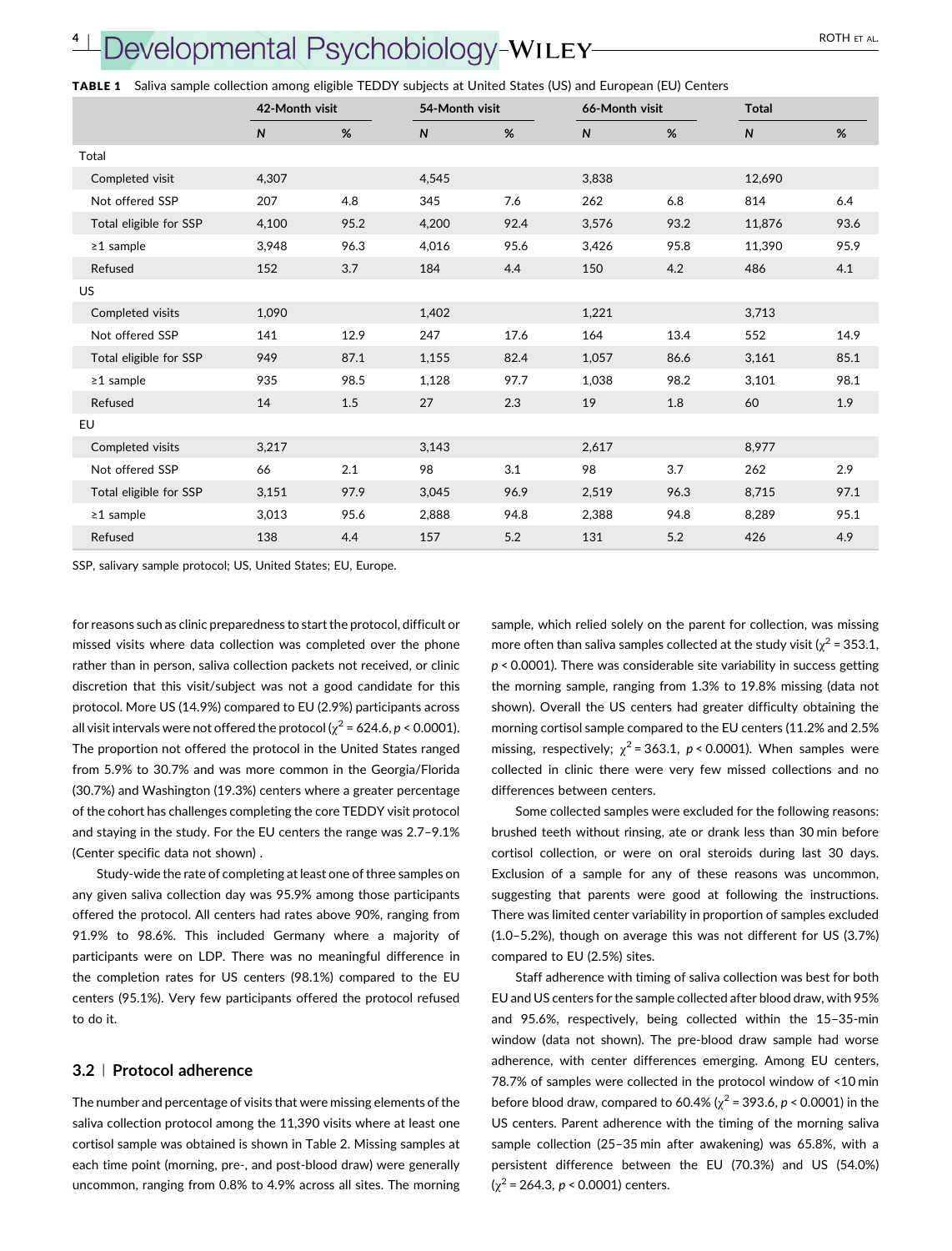# <span id="page-4-0"></span>ROTH ET AL. **NOTH ET AL. NOTH ET AL. NOTH ET AL. WILEY-Developmental Psychobiology**

TABLE 2 Completion of salivary sample collection for TEDDY study overall, United States (US) and European (EU) Centers

|                              | 42-Month visit |     | 54-Month visit |      | 66-Month visit |      | <b>Total</b> |      |
|------------------------------|----------------|-----|----------------|------|----------------|------|--------------|------|
|                              | $\mathsf{N}$   | %   | $\mathsf{N}$   | %    | $\mathsf{N}$   | %    | $\mathsf{N}$ | $\%$ |
| Total                        |                |     |                |      |                |      |              |      |
| $\geq$ 1 cortisol samples    | 3,948          |     | 4,016          |      | 3,426          |      | 11,390       |      |
| No morning sample            | 134            | 3.4 | 241            | 6.0  | 180            | 5.3  | 555          | 4.9  |
| No clinic sample             | 21             | 0.5 | 32             | 0.8  | 33             | 1.0  | 86           | 0.8  |
| Sample excluded <sup>a</sup> | 129            | 3.3 | 106            | 2.6  | 85             | 2.5  | 320          | 2.8  |
| US.                          |                |     |                |      |                |      |              |      |
| $\geq$ 1 cortisol samples    | 935            |     | 1,128          |      | 1,038          |      | 3,101        |      |
| No morning sample            | 87             | 9.3 | 142            | 12.6 | 117            | 11.3 | 346          | 11.2 |
| No clinic sample             | 9              | 1.0 | 11             | 1.0  | 15             | 1.4  | 35           | 1.1  |
| Sample excluded <sup>a</sup> | 42             | 4.5 | 40             | 3.5  | 33             | 3.2  | 115          | 3.7  |
| <b>EU</b>                    |                |     |                |      |                |      |              |      |
| $\geq$ 1 cortisol samples    | 3,013          |     | 2,888          |      | 2,388          |      | 8,289        |      |
| No morning sample            | 47             | 1.6 | 99             | 3.4  | 63             | 2.6  | 209          | 2.5  |
| No clinic sample             | 12             | 0.4 | 21             | 0.7  | 18             | 0.8  | 51           | 0.6  |
| Sample excluded <sup>a</sup> | 87             | 2.9 | 66             | 2.3  | 52             | 2.2  | 205          | 2.5  |

US, United States; EU, Europe.

aSample exclusion reasons: child brushed teeth without rinsing, ate or drank less than 30 min before cortisol sample collection or were on oral steroids in last 30 days.

If saliva was collected, a sufficient sample was obtained almost all of the time at all sites, with across site sample sufficiency ranging from 97% to 100%. The one exception to this was Germany where sample sufficiency was lower (79.5%) but improved over time to 90%.

### 4 <sup>|</sup> DISCUSSION

Salivary cortisol collection has emerged in pediatric research as a biomarker of stress in both US (Bright et al., [2012](#page-6-0); Bruce et al., [2009;](#page-6-0) Felt et al., [2000;](#page-6-0) McCarthy et al., [2009](#page-6-0), [2011](#page-6-0)) and European pediatric studies (Bäumler et al., [2013](#page-6-0); Freitag et al., [2009](#page-6-0); Saridjan et al., [2010;](#page-7-0) Stalder et al., [2013](#page-7-0); Tegethoff et al., [2013\)](#page-7-0) with relatively small sample sizes. However, these reports provide very limited information about collection adherence and quality, information important for any effort to collect saliva samples on a large scale. The TEDDY experience provides an opportunity to examine several aspects of the feasibility of salivary collection in a large multi-center, cross-national longitudinal study of children ages 3.5–5.5 years old that required sample collections from both parents and staff. Following a well developed standardized protocol, the TEDDY experience demonstrates that a salivary cortisol protocol could be implemented successfully in diverse settings. This analysis has also suggested areas where challenges to saliva collection completion and protocol adherence exist and that could be attended to in the protocol design.

Different aspects of adherence were investigated which are associated with saliva collection feasibility. Among all TEDDY children offered the saliva sampling protocol, 95.9% provided one or more saliva samples (US: 98.1%, EU: 95.1%). Among the US and EU parents collecting the morning saliva sample, 95.1% were able to obtain a

sample, with a notable range between centers where US parents had lower adherence (88.8%) compared to EU parents (97.5%). Among the staff, 99.2% of samples were collected. These rates are comparable or higher than those reported by studies where adherence was objectively assessed (Broderick, Arnold, Kudielka, & Kirschbaum, [2004](#page-6-0); Smith & Dougherty, [2014\)](#page-7-0).

The refusal rate was very low at 4.1% (US: 1.9%, EU: 4.9%). The lower refusal rate as well as the high adherence rate among those offered the protocol in United States stands in stark contrast to the proportion of subjects who were selectively not offered the protocol (US 14.9%) because they were experiencing challenges completing the standard TEDDY protocol compared to those not offered it in the EU centers (2.9%).

Center differences in offering the protocol reflected EU/US differences in retention concerns and participant burden, where retention challenges have been more apparent for the US centers (Baxter et al., [2012;](#page-6-0) Johnson et al., [2011, 2014](#page-6-0), [2016](#page-6-0); Lernmark et al., [2016](#page-6-0)). Retention of study participants in a longitudinal cohort is critical to the overall study design and can be particularly challenging for a pediatric cohort enrolled at the age of 3 months and followed for 15 years.

Overall completion and adherence to the sample timing collection protocol was lower for the morning sample compared to the pre- and post-blood draw samples. Smith and Dougherty [\(2014](#page-7-0)) observed 78–85% self-reported adherence in parents who collected the CAR saliva samples. In the present study, with a more diverse population and longitudinal sample collection, higher completion rates were observed (EU: 97.5%; US: 88.8%). The pre–post-blood draw collection rates were even higher, with only 0.8% before and 1.0% after the blood draw samples not collected. These completion rates are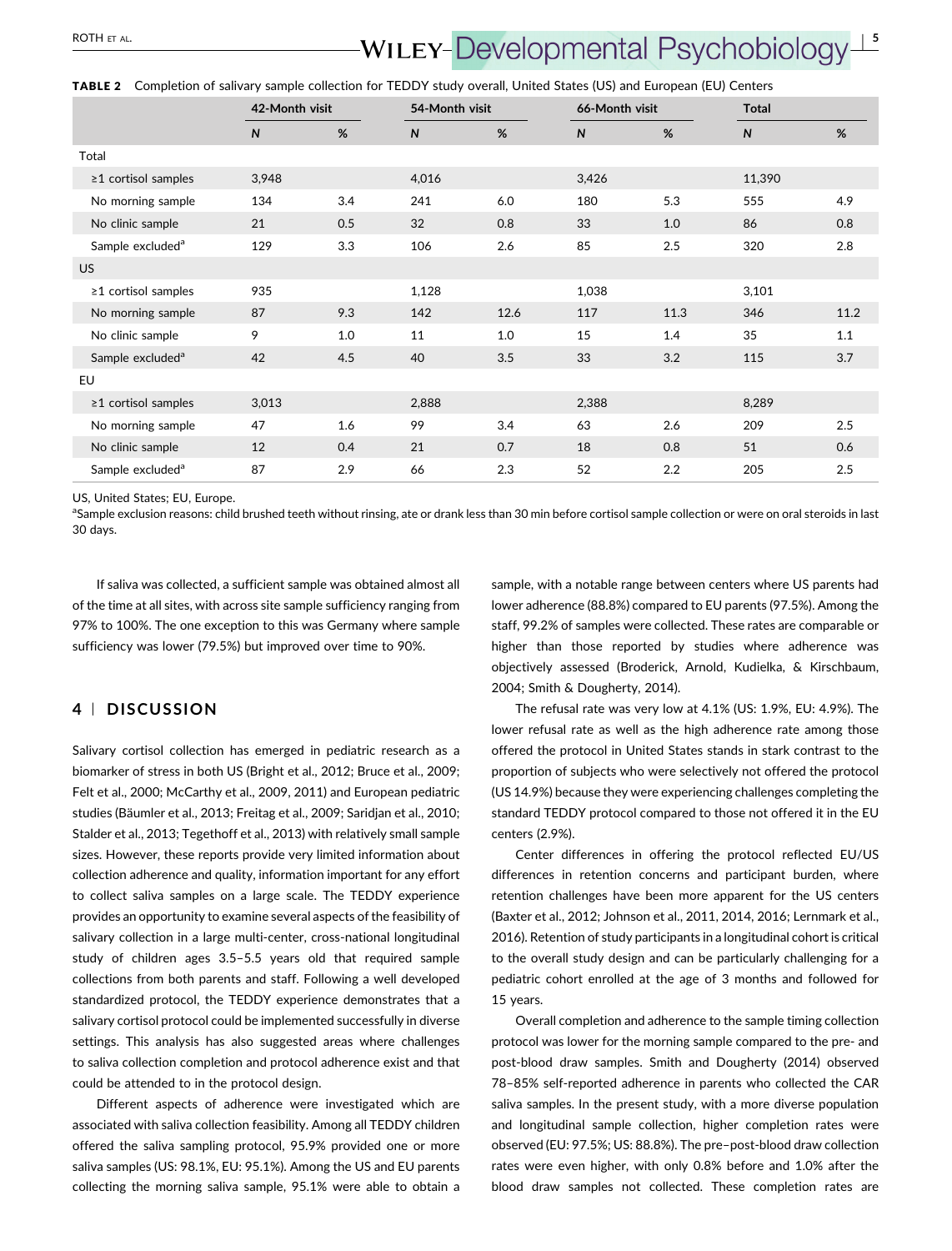# 6L Developmental Psychobiology-WILEY-CONNECTAL.

especially striking because although they were collected primarily by staff in the clinic setting, they also included pre- and post-blood draw saliva collections by parents on the German LDP. In addition, very few saliva samples had to be excluded (in total 2.8%, EU: 2.5%, US 3.7%) because of failure to follow the protocol properly.

Saliva can be used to measure many different analytes which may have specific requirements such as time of collection and restrictions on food, drink, and medications (Chiappin et al., [2007;](#page-6-0) Hellhammer et al., [2009;](#page-6-0) Nater et al., [2007;](#page-7-0) Rohleder & Nater, [2009\)](#page-7-0). TEDDY's salivary cortisol collection is useful to assess feasibility as it was done in four countries, by different collectors, in different settings, with detailed instructions regarding timing and restrictions. Though a majority of all samples were collected according to protocol within the timing windows specified, this element had the most variability in compliance across sample collections and centers. The morning collection had the lowest percentage of saliva samples collected in the protocol time window and showed a wide degree of variability across centers. Strict adherence to the instructions may not be as easily accomplished by parents in the child's home environment with its increased demands (child's sleep patterns, morning family schedules, etc.) compared to a clinic setting. Since the timing of the morning saliva collection was provided by parent report, parents may have overestimated adherence with the instructions. Future studies should examine common barriers to in-home saliva collection protocol adherence, so that strategies to address these barriers could be designed. The use of objective devices to measure the child wake up and saliva collection times could be very useful (Stalder et al., [2016\)](#page-7-0).

Failure to follow the protocol in terms of the timing of the saliva collection was also a problem among TEDDY staff. Of the two saliva samples collected by staff at the TEDDY visit, the pre-blood draw collection time adherence was lower than the post-blood draw time adherence. The logistical variables associated with any TEDDY visit are more complex at the beginning of a visit compared to its end, when the post-blood draw saliva sample is done. It is not always easy to predict when the blood draw will occur relative to other data collection elements, with staff making the best effort possible to determine when the pre-draw saliva collection was to be administered. The differences in adherence for this element between the EU and US centers may reflect differences in how the clinics are organized generally around timing and conduct of the blood draws. It is possible that a stricter visit schedule for those visits that included a saliva sample collection, using an objective electronic device to record sample collection time (Stalder et al., [2016\)](#page-7-0) and improved organization might have increased the time adherence for the preblood draw saliva collection.

Among the 5,495 saliva samples sent to the lab for cortisol assay, only 1.6% of samples were excluded due to an insufficient amount of saliva. Bright et al. ([2012\)](#page-6-0) reported 34 invalid samples of 256 (14%) mostly due to insufficient sample sizes. The excellent sufficiency results in the TEDDY study also confirmed the suitability of the Sorbette as collection device for toddlers (Donzella et al., [2008;](#page-6-0) Putnam et al., [2012\)](#page-7-0), although Salimetrics now offers another saliva collection device for children and infants ([https://www.salimetrics.](https://www.salimetrics.com/collection-system/childrens-swab) [com/collection-system/childrens-swab\)](https://www.salimetrics.com/collection-system/childrens-swab).

The study has several limitations. Smyth, Clow, Thorn, Huklebridge, and Evans ([2013](#page-7-0)) reported that delays of 5–15 min between awakening and the start of saliva sampling matter in assessment of the CAR. Since both the awakening time of the children the saliva collection time was determined by parent report, we cannot be sure of the accuracy of these reports.Although evidence suggests that parents are reasonably reliable reporters of children's awaking times (Tikotzky & Sadeh, [2001](#page-7-0)), the use of actigraphy would provide a more objective assessment of children's wake times and cap tracks could be used to record the saliva collection (Smith & Dougherty, [2014](#page-7-0)). Recently published expert consensus guidelines for the collection of morning cortisol for the assessment of the CAR include both the use of various electronic devices and careful attention to participant instructions (Stalder et al., [2016\)](#page-7-0). Adam and Kumari ([2009](#page-6-0)) described benefits and challenges of assessing saliva cortisol in large-scale epidemiological research in comparison to convenience samples. They suggest using electronic monitoring devices to measure timing adherence for at least a subsample of participants.

We acknowledge that the TEDDY population is a highly motivated sample of educated parents who have volunteered to participate in a longitudinal study with a demanding protocol. Such parents might be more motivated than most to be highly adherent with the study saliva collection protocol. Or, they might be more motivated to report greater adherence. In either case, our study findings may not replicate in other populations.

The same limitations hold for the time of saliva collection of the pre- and post-blood draw reported by clinical staff. Sampling time details in the clinic were noted by clinical staff without objective device. Though research staff may feel pressure to report greater adherence, Stalder et al. ([2016](#page-7-0)) conclude that clinical staff are reliable in recording. In this study, the highly trained TEDDY clinical staff reported poorer adherence to some aspects of the pre–post-blood draw saliva collection and there were differences in adherence between centers, suggesting biased or better adherence reporting is not likely a limitation in this case.

Nevertheless, we believe the findings of this study are valuable and provide important information about using salivary collection in an international and cross-cultural context of a longitudinal study. This effort demonstrated that saliva collection by both parent and staff according to a standardized protocol was possible and yielded sufficient samples for laboratory analysis. Also, demonstrated here was the importance of creating a well-documented, standardized protocol that was attentive to center specific conditions and was flexible, within reason, for parents and staff to complete. Establishing non-invasive and acceptable methods for collecting physiological parameters of stress in children will allow better exploration of determinants of health in this important population.

#### ACKNOWLEDGMENTS

The TEDDY Study Group (See Appendix) was funded by U01 DK63829, U01 DK63861, U01 DK63821, U01 DK63865, U01 DK63863, U01 DK63836, U01 DK63790, UC4 DK63829, UC4 DK63861, UC4 DK63821, UC4 DK63865, UC4 DK63863, UC4 DK63836, UC4 DK95300, and UC4 DK100238, and Contract No. HHSN267200700014C from the National Institute of Diabetes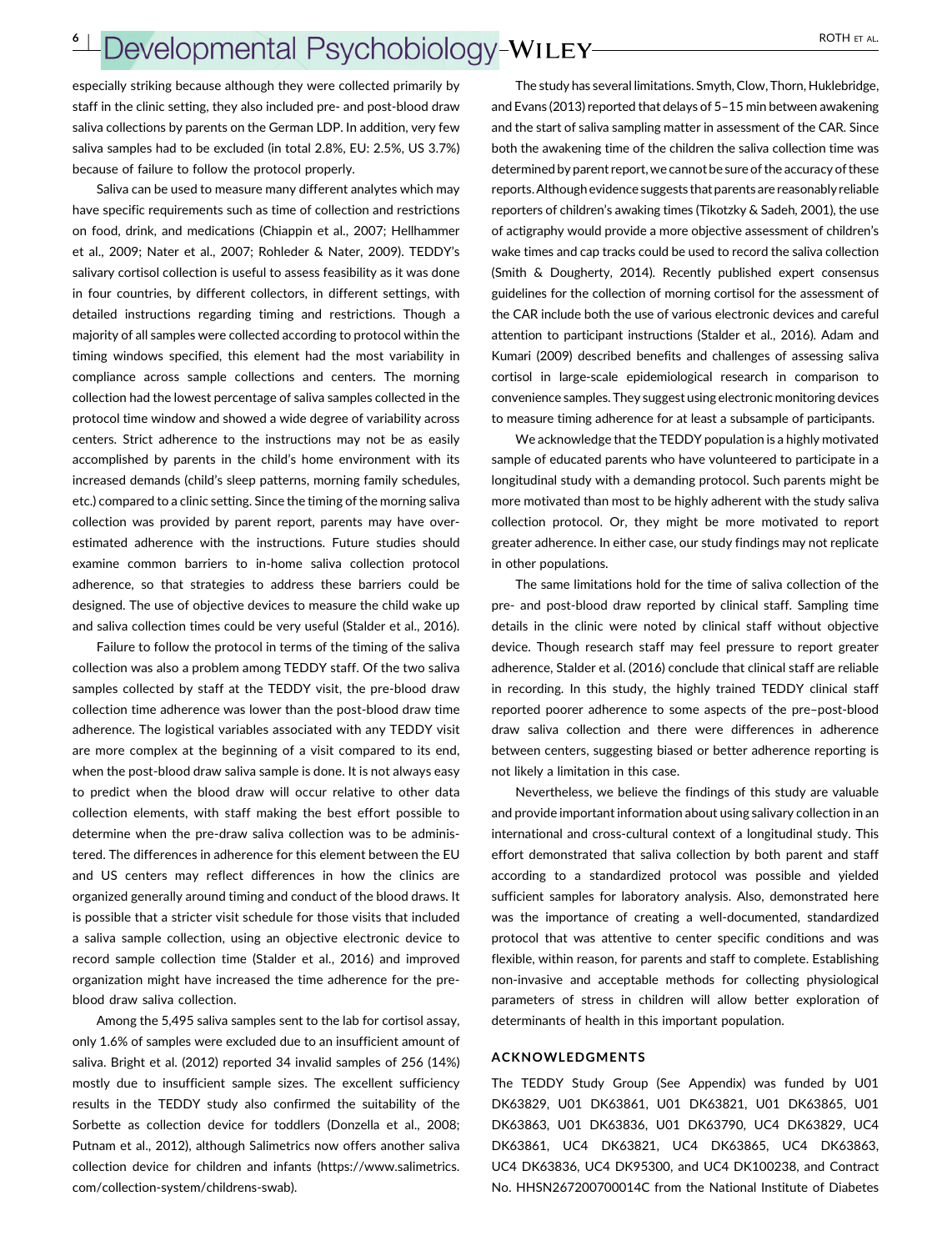## <span id="page-6-0"></span>ROTH ET AL. **NOTHET AL. NOTHET AL.**  $\overline{X}$  **NOTHET AL.**  $\overline{X}$  **NOTHET AL.**  $\overline{X}$  **NOTHET AL.**  $\overline{X}$  **NOTHET AL.**  $\overline{X}$  **NOTHET AL.**  $\overline{X}$  **NOTHET AL.**  $\overline{X}$  **NOTHET AL.**  $\overline{X}$  **NOTHET AL.**  $\overline{X}$

and Digestive and Kidney Diseases (NIDDK), National Institute of Allergy and Infectious Diseases (NIAID), National Institute of Child Health and Human Development (NICHD), National Institute of Environmental Health Sciences (NIEHS), Juvenile Diabetes Research Foundation (JDRF), and Centers for Disease Control and Prevention (CDC). This work supported in part by the NIH/NCATS Clinical and Translational Science Awards to the University of Florida (UL1 TR000064) and the University of Colorado (UL1 TR001082).

### **REFERENCES**

- Adam, E. K., & Kumari, M. (2009). Assessing salivary cortisol in large-scale, epidemiological research. Psychoneuroendocrinology, 34(10), 1423–1436.
- Bäumler, D., Kirschbaum, C., Kliegel, M., Alexander, N., & Stalder, T. (2013). The cortisol awakening response in toddlers and young children. Psychoneuroendocrinology, 38(11), 2485–2492. [https://doi.org/](https://doi.org/10.1016/j.psyneuen.2013.05.008) [10.1016/j.psyneuen.2013.05.008](https://doi.org/10.1016/j.psyneuen.2013.05.008)
- Baxter, J., Vehik, K., Johnson, S. B., Lernmark, B., Roth, R., Simell, T., & Group Teddy Study. (2012). Differences in recruitment and early retention among ethnic minority participants in a large pediatric cohort: The TEDDY Study. Contemporary Clinical Trials, 33(4), 633–640. <https://doi.org/10.1016/j.cct.2012.03.009>
- Bright, M. A., Granger, D. A., & Frick, J. E. (2012). Do infants show a cortisol awakening response? Developmental Psychobiology, 54(7), 736–743. <https://doi.org/10.1002/dev.20617>
- Broderick, J. E., Arnold, D., Kudielka, B. M., & Kirschbaum, C. (2004). Salivary cortisol sampling compliance: Comparison of patients and healthy volunteers. Psychoneuroendocrinology, 29(5), 636–650. [https://](https://doi.org/10.1016/S0306-4530(03)00093-3) [doi.org/10.1016/S0306-4530\(03\)00093-3](https://doi.org/10.1016/S0306-4530(03)00093-3)
- Bruce, J., Fisher, P. A., Pears, K. C., & Levine, S. (2009). Morning cortisol levels in preschool-aged foster children: Differential effects of maltreatment type. Developmental Psychobiology, 51(1), 14–23. <https://doi.org/10.1002/dev.20333>
- Chiappin, S., Antonelli, G., Gatti, R., & De Palo, E. F. (2007). Saliva specimen: A new laboratory tool for diagnostic and basic investigation. Clinica Chimica Acta, 383(1–2), 30–40. [https://doi.org/10.1016/j.](https://doi.org/10.1016/j.cca.2007.04.011) [cca.2007.04.011](https://doi.org/10.1016/j.cca.2007.04.011)
- Clements, A. D., & Parker, C. R. (1998). The relationship between salivary cortisol concentrations in frozen versus mailed samples. Psychoneuroendocrinology, 23(6), 613–616.
- Davis, E. P., & Granger, D. A. (2009). Developmental differences in infant salivary alpha-amylase and cortisol responses to stress. Psychoneuroendocrinology, 34(6), 795–804. [https://doi.org/10.1016/j.](https://doi.org/10.1016/j.psyneuen.2009.02.001) [psyneuen.2009.02.001](https://doi.org/10.1016/j.psyneuen.2009.02.001)
- Donzella, B., Talge, N. M., Smith, T. L., & Gunnar, M. R. (2008). To spear or not to spear: Comparison of saliva collection methods. Developmental Psychobiology, 50(7), 714–717.<https://doi.org/10.1002/dev.20340>
- Felt, B. T., Mollen, E., Diaz, S., Renaud, E., Zeglis, M., Wheatcroft, G., & Mendelow, D. (2000). Behavioral interventions reduce infant distress at immunization. Archives of Pediatric and Adolescent Medicine, 154(7), 719–724.
- Freitag, C. M., Hänig, S., Palmason, H., Meyer, J., Wüst, S., & Seitz, C. (2009). Cortisol awakening response in healthy children and children with ADHD: impact of comorbid disorders and psychosocial risk factors. Psychoneuroendocrinology, 34(7), 1019–1028. [https://doi.org/](https://doi.org/10.1016/j.psyneuen.2009.01.018) [10.1016/j.psyneuen.2009.01.018](https://doi.org/10.1016/j.psyneuen.2009.01.018)
- Gribbin, C. E., Watamura, S. E., Cairns, A., Harsh, J. R., & Lebourgeois, M. K. (2012). The cortisol awakening response (CAR) in 2- to 4-year-old children: Effects of acute nighttime sleep restriction, wake time, and

daytime napping. Developmental Psychobiology, 54(4), 412–422. <https://doi.org/10.1002/dev.20599>

- Gunnar, M. R., & Talge, N. M. (2007). Neuroendocrine measures in developmental research. In L. A. Schmidt & S. J. Segalowitz (Eds.), Developmental psychophysiology: Theory, systems, and methods (pp. 343–366). Cambridge: Cambridge University Press.
- Gunnar, M. R., Talge, N. M., & Herrera, A. (2009). Stressor paradigms in developmental studies: What does and does not work to produce mean increases in salivary cortisol. Psychoneuroendocrinology, 34(7), 953–967.<https://doi.org/10.1016/j.psyneuen.2009.02.010>
- Gunnar, M. R., &White, B. P. (2001). Salivary cortisol measures in infant and child assessment. In L. T. Singer & P. S. Zeskind (Eds.), Biobehavioral assessment of the infant (pp. 167–189). New York: Guilford Press.
- Hall, D. L., Blyler, D., Allen, D., Mishel, M. H., Crandell, J., Germino, B. B., & Porter, L. S. (2011). Predictors and patterns of participant adherence to a cortisol collection protocol. Psychoneuroendocrinology, 36(4), 540–546.<https://doi.org/10.1016/j.psyneuen.2010.08.008>
- Hanrahan, K., McCarthy, A. M., Kleiber, C., Lutgendorf, S., & Tsalikian, E. (2006). Strategies for salivary cortisol collection and analysis in research with children. Applied Nursing Research, 19(2), 95–101. [https://doi.org/](https://doi.org/10.1016/j.apnr.2006.02.001) [10.1016/j.apnr.2006.02.001](https://doi.org/10.1016/j.apnr.2006.02.001)
- Hellhammer, D. H., Wust, S., & Kudielka, B. M. (2009). Salivary cortisol as a biomarker in stress research. Psychoneuroendocrinology, 34(2), 163–171.<https://doi.org/10.1016/j.psyneuen.2008.10.026>
- Jessop, D. S., & Turner-Cobb, J. M. (2008). Measurement and meaning of salivary cortisol: A focus on health and disease in children. Stress, 11(1), 1–14.<https://doi.org/10.1080/10253890701365527>
- Johnson, S. B., Lee, H. S., Baxter, J., Lernmark, B., Roth, R., Simell, T., & Group Teddy Study. (2011). The Environmental Determinants of Diabetes in the Young (TEDDY) study: Predictors of early study withdrawal among participants with no family history of type 1 diabetes. Pediatric Diabetes, 12(3 Pt 1), 165–171. [https://doi.org/](https://doi.org/10.1111/j.1399-5448.2010.00686.x) [10.1111/j.1399-5448.2010.00686.x](https://doi.org/10.1111/j.1399-5448.2010.00686.x)
- Johnson, S. B., Lynch, K., Lee, H., Smith, L., Baxter, J., Lernmark, B., ... The TEDDY Study Group. (2014). At high risk for early withdrawal: Using a cumulative risk model to increase retention in the first year of the TEDDY study. Journal of Clinical Epidemiology, 67, 609–611.
- Johnson, S. B., Lynch, K., Baxter, J., Lernmark, B., Roth, R., Simell, T., ... The TEDDY Study Group. (2016). Predicting later study withdrawal in participants active in a longitudinal birth cohort study for 1 year: The TEDDY study. Journal of Pediatric Psychology, 2016, 373–383. [https://](https://doi.org/10.1093/jpepsy/jsv092) [doi.org/10.1093/jpepsy/jsv092](https://doi.org/10.1093/jpepsy/jsv092)
- Kirschbaum, C., Pirke, K. M., & Hellhammer, D. H. (1993). The 'Trier Social Stress Test'—A tool for investigating psychobiological stress responses in a laboratory setting. Neuropsychobiology, 28(1–2), 76–81. [https://](https://doi.org/119004) [doi.org/119004](https://doi.org/119004)
- Kudielka, B. M., Hawkley, L. C., Adam, E. K., & Cacioppo, J. T. (2007). Compliance with ambulatory saliva sampling in the chicago health, aging, and social relations study and associations with social support. Annals of Behavioral Medicine, 34(2), 209–216. [https://doi.org/](https://doi.org/10.1080/08836610701566951) [10.1080/08836610701566951](https://doi.org/10.1080/08836610701566951)
- Lernmark, B., Lynch, K., Baxter, J., Roth, R., Simell, T., Smith, L., ... TEDDY Study Group. (2016). Participant experiences in the environmental determinants of diabetes in the young study: Common reasons for withdrawing. Journal of Diabetes Research, 2016, 2720650. [https://doi.](<url href&x003D;) [org/10.1155/2016/2720650](<url href&x003D;)
- McCarthy, A. M., Hanrahan, K., Kleiber, C., Zimmerman, M. B., Lutgendorf, S., & Tsalikian, E. (2009). Normative salivary cortisol values and responsivity in children. Applied Nursing Research, 22(1), 54–62. [https://](https://doi.org/10.1016/j.apnr.2007.04.009) [doi.org/10.1016/j.apnr.2007.04.009](https://doi.org/10.1016/j.apnr.2007.04.009)
- McCarthy, A. M., Hanrahan, K., Scott, L. M., Zemblidge, N., Kleiber, C., & Zimmerman, M. B. (2011). Salivary cortisol responsivity to an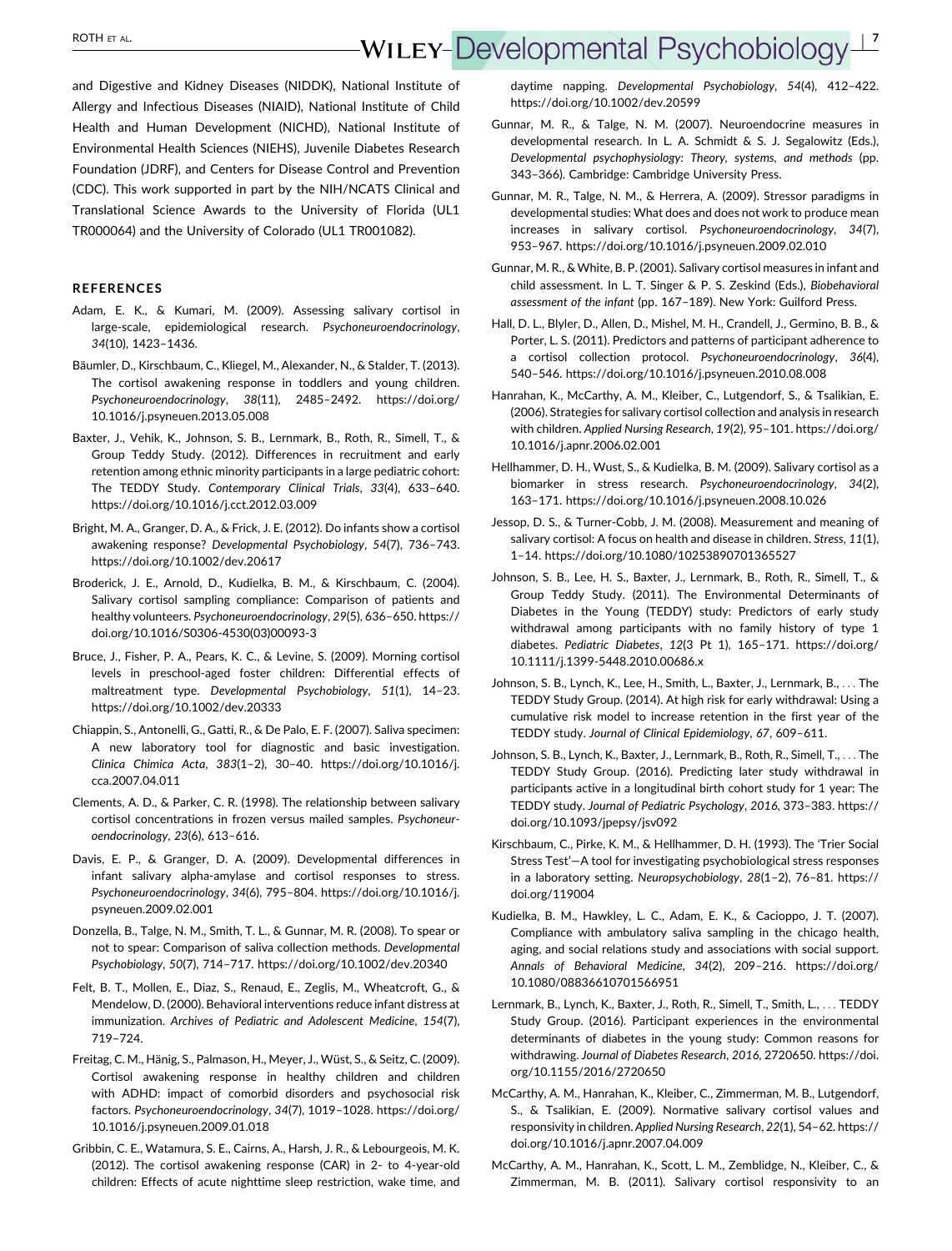# <span id="page-7-0"></span>Developmental Psychobiology-WILEY-CONNECTALL ROTH ET AL.

intravenous catheter insertion in children with attention-deficit/ hyperactivity disorder. Journal of Pediatric Psychology, 36(8), 902–910.<https://doi.org/10.1093/jpepsy/jsr012>

- Nater, U. M., Rohleder, N., Schlotz, W., Ehlert, U., & Kirschbaum, C. (2007). Determinants of the diurnal course of salivary alpha-amylase. Psychoneuroendocrinology, 32(4), 392–401. [https://doi.org/10.1016/j.](https://doi.org/10.1016/j.psyneuen.2007.02.007) [psyneuen.2007.02.007](https://doi.org/10.1016/j.psyneuen.2007.02.007)
- Neu, M., Goldstein, M., Gao, D., & Laudenslager, M. L. (2007). Salivary cortisol in preterm infants: Validation of a simple method for collecting saliva for cortisol determination. Early Human Development, 83(1), 47–54.<https://doi.org/10.1016/j.earlhumdev.2006.04.003>
- Putnam, S. K., Lopata, C., Fox, J. D., Thomeer, M. L., Rodgers, J. D., Volker, M. A., ... Werth, J. (2012). Comparison of saliva collection methods in children with high-functioning autism spectrum disorders: Acceptability and recovery of cortisol. Child Psychiatry and Human Development, 43(4), 560–573.<https://doi.org/10.1007/s10578-012-0284-3>
- Rohleder, N., & Nater, U. M. (2009). Determinants of salivary alpha-amylase in humans and methodological considerations. Psychoneuroendocrinology, 34(4), 469–485.<https://doi.org/10.1016/j.psyneuen.2008.12.004>
- Saridjan, N. S., Huizink, A. C., Koetsier, J. A., Jaddoe, V. W., Mackenbach, J. P., Hofman, A., ... Tiemeier, H. (2010). Do social disadvantage and early family adversity affect the diurnal cortisol rhythm in infants? The Generation R Study. Hormones and Behavior, 57(2), 247–254. [https://](https://doi.org/10.1016/j.yhbeh.2009.12.001) [doi.org/10.1016/j.yhbeh.2009.12.001](https://doi.org/10.1016/j.yhbeh.2009.12.001)
- Schwartz, E. B., Granger, D. A., Susman, E. J., Gunnar, M. R., & Laird, B. (1998). Assessing salivary cortisol in studies of child development. Child Development, 69(6), 1503–1513.
- Smith, V. C., & Dougherty, L. R. (2014). Noisy spit: Parental noncompliance with child salivary cortisol sampling. Developmental Psychobiology, 56(4), 647–656.<https://doi.org/10.1002/dev.21133>
- Smyth, N., Clow, A., Thorn, L., Hucklebridge, F., & Evans, P. (2013). Delays of 5-15 min between awakening and the start of saliva sampling matter

in assessment of the cortisol awakening response. Psychoneuroendocrinology, 38, 1476–1483.

- Stalder, T., Bäumler, D., Miller, R., Alexander, N., Kliegel, M., & Kirschbaum, C. (2013). The cortisol awakening response in infants: Ontogeny and associations with development-related variables. Psychoneuroendocrinology, 38(4), 552–559.<https://doi.org/10.1016/j.psyneuen.2012.07.015>
- Stalder, T., Kirschbaum, C., Kudielka, B. M., Adam, E. K., Pruessner, J. C, Wüst, S., ... Clow, A. (2016). Assessment of the cortisol awakening response: Expert consensus guidelines. Psychoneuroendocrinology, 63, 414–432.
- The TEDDY Study Group. (2007). The environmental determinants of diabetes in the Young (TEDDY) study: Study design. Pediatric Diabetes, 8(5), 286–298.<https://doi.org/10.1111/j.1399-5448.2007.00269.x>
- The TEDDY Study Group. (2008). The environmental determinants of diabetes in the Young (TEDDY) study. Annals of the New York Academy of Sciences, 1150, 1–13.<https://doi.org/10.1196/annals.1447.062>
- Tegethoff, M., Knierzinger, N., Meyer, A. H., & Meinlschmidt, G. (2013). Cortisol awakening response in infants during the first six postnatal months and its relation to birth outcome. Psychoneuroendocrinology, 38(5), 629–637. [https://doi.org/10.1016/j.](https://doi.org/10.1016/j.psyneuen.2012.08.002) [psyneuen.2012.08.002](https://doi.org/10.1016/j.psyneuen.2012.08.002)
- Tikotzky, L., & Sadeh, A. (2001). Sleep patterns and sleep disruptions in kindergarten children. Journal of Clinical Child Psychology, 30, 581–591.

How to cite this article: Roth R, Baxter J, Vehik K, et al. The feasibility of salivary sample collection in an international pediatric cohort: The the TEDDY study. Developmental Psychobiology. 2017;9999:1–10. <https://doi.org/10.1002/dev.21523>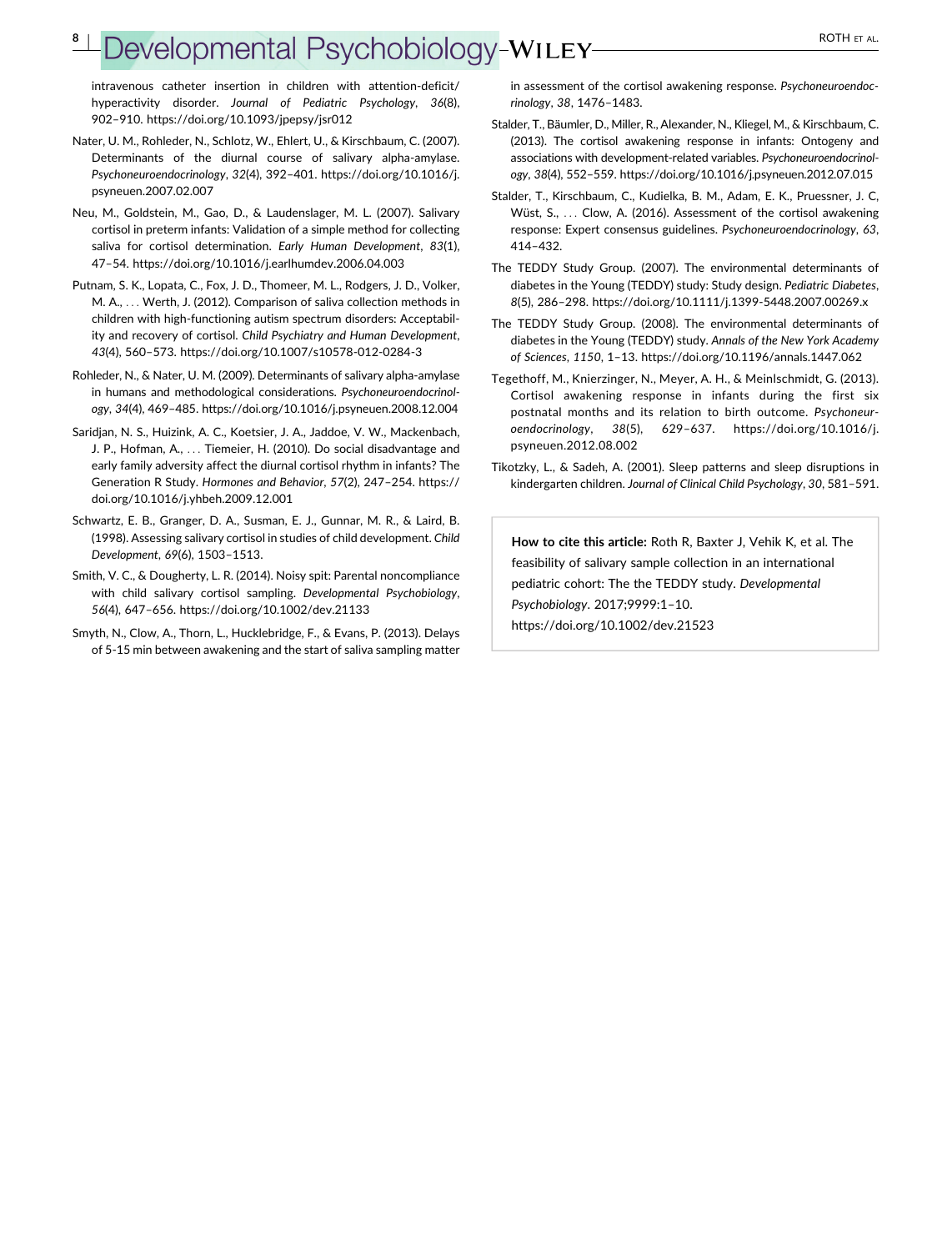# ROTH ET AL. **NOTHET AL. NOTHET AL.**  $\blacksquare$  **NOTHET AL.**  $\blacksquare$  **Developmental**  $\blacksquare$  **Psychobiology**

#### APPENDIX

#### The Teddy Study Group

Colorado Clinical Center: Marian Rewers, M.D., Ph.D., Pl<sup>1,4,5,6,10,11</sup> Kimberly Bautista<sup>12</sup>, Judith Baxter<sup>9,10,12,15</sup>, Ruth Bedoy<sup>2</sup>, Daniel Felipe-Morales, Brigitte Frohnert, M.D., Patricia Gesualdo<sup>2,6,12,14,15</sup> Michelle Hoffman<sup>12,13,14</sup>, Rachel Karban<sup>12</sup>, Edwin Liu, M.D.<sup>13</sup>, Jill Norris, Ph.D.<sup>2,3,12</sup>, Adela Samper-Imaz, Andrea Steck, M.D.<sup>3,14</sup>, Kathleen Waugh<sup>6,7,12,15</sup>, Hali Wright<sup>12</sup>. University of Colorado, Anschutz Medical Campus, Barbara Davis Center for Childhood Diabetes.

Georgia/Florida Clinical Center: Jin-Xiong She, Ph.D.,  $PI^{1,3,4,11}$ Desmond Schatz, M.D.\*4,5,7,8, Diane Hopkins<sup>12</sup>, Leigh Steed<sup>12,13,14,15</sup> Jamie Thomas\*<sup>6,12</sup>, Katherine Silvis<sup>2</sup>, Michael Haller, M.D.\*<sup>14</sup>, Meena Shankar\*2 , Eleni Sheehan\*, Melissa Gardiner, Richard McIndoe, Ph.D., Ashok Sharma, Joshua Williams, Gabriela Foghis, Stephen W. Anderson, M.D.^, Richard Robinson. Center for Biotechnology and Genomic Medicine, Georgia Regents University. \*University of Florida, ^ Pediatric Endocrine Associates, Atlanta.

Germany Clinical Center: Anette G. Ziegler, M.D., Pl<sup>1,3,4,11</sup>, Andreas Beyerlein Ph.D.<sup>2</sup>, Ezio Bonifacio Ph.D.\*<sup>5</sup>, Michael Hummel, M.D.<sup>13</sup>, Sandra Hummel, Ph.D.<sup>2</sup>, Kristina Foterek<sup>¥2</sup>, Mathilde Kersting, Ph.D.<sup>¥2</sup>, Annette Knopff<sup>7</sup>, Sibylle Koletzko, M.D.<sup>¶13</sup>, Claudia Peplow<sup>12</sup>, Roswith Roth, Ph.D.<sup>9</sup>, Joanna Stock<sup>9,12</sup>, Elisabeth Strauss<sup>12</sup>, Katharina Warncke, M.D.<sup>14</sup>, Christiane Winkler, Ph.D.<sup>2,12,15</sup>. Forschergruppe Diabetes e.V. and Institute of Diabetes Research, Helmholtz Zentrum München, and Klinikum rechts der Isar, Technische Universität München. \*Center for Regenerative Therapies, TU Dresden, <sup>¶</sup>Dr. von Hauner Children<sup>s</sup> Hospital, Department of Gastroenterology, Ludwig Maximillians University Munich, <sup>¥</sup>Research Institute for Child Nutrition, Dortmund.

Finland Clinical Center: Jorma Toppari, M.D., Ph.D., Pl<sup>¥^1,4,11,14</sup>, Olli G. Simell, M.D., Ph.D.<sup>¥^1,4,11,13</sup>, Annika Adamsson, Ph.D.<sup>^12</sup>, Heikki Hyöty, M.D., Ph.D.\*<sup>±6</sup>, Jorma Ilonen, M.D., Ph.D.<sup>¥¶3</sup>, Sanna Jokipuu<sup>^</sup>, Tiina Kallio^, Miia Kähönen<sup>µ¤</sup>, Mikael Knip, M.D., Ph.D.\*<sup>±5</sup>, Annika Koivu¥^, Mirva Koreasalo\*±§2, Kalle Kurppa, M.D., Ph.D.\*±13, Maria Lönnrot, M.D., Ph.D.\*<sup>±6</sup>, Elina Mäntymäki<sup>¥^</sup>, Katja Multasuo<sup>µ¤</sup>, Juha Mykkänen, Ph.D.<sup>^¥ 3</sup>, Tiina Niininen<sup>±\*12</sup>, Mia Nyblom<sup>\*±</sup>, Petra Rajala<sup>^</sup>, Jenna Rautanen±§, Anne Riikonen\*± , Minna Romo¥^, Satu Simell, M.D., Ph.D.<sup>^±13</sup>, Tuula Simell, Ph.D., Ville Simell<sup>^¥13</sup>, Maija Sjöberg<sup>¥^12,14</sup>, Aino Stenius<sup>µ¤12</sup>, Maria Särmä^, Sini Vainionpää^, Eeva Varjonen<sup>¥^12</sup>, Riitta Veijola, M.D., Ph.D.<sup>µ¤14</sup>, Suvi M. Virtanen, M.D., Ph.D.<sup>\*±§2</sup>, Mari Vähä-Mäkilä^, Mari Åkerlund\*<sup>±§</sup>. <sup>¥</sup>University of Turku, \*University of Tampere, <sup>µ</sup>University of Oulu, ^Turku University Hospital, Hospital District of Southwest Finland, <sup>±</sup>Tampere University Hospital, <sup>¤</sup>Oulu University Hospital, §National Institute for Health and Welfare, Finland, ¶University of Kuopio.

Sweden Clinical Center: Åke Lernmark, Ph.D., Pl<sup>1,3,4,5,6,8,10,11,15</sup>, Daniel Agardh, M.D., Ph.D.<sup>13</sup>, Carin Andrén Aronsson<sup>2,13</sup>, Maria Ask, Jenny Bremer, Ulla-Marie Carlsson, Corrado Cilio, Ph.D., M.D.<sup>5</sup>, Emelie Ericson-Hallström, Lina Fransson, Thomas Gard, Joanna Gerardsson, Rasmus Bennet, Monica Hansen, Gertie Hansson<sup>12</sup>, Susanne Hyberg, Fredrik Johansen, Berglind Jonasdottir M.D., Linda Jonsson, Helena Elding Larsson M.D., Ph.D. <sup>6,14</sup>, Sigrid Lenrick Forss, Maria Månsson-Martinez, Maria Markan, Jessica Melin<sup>12</sup>, Zeliha Mestan, Kobra Rahmati, Anita Ramelius, Anna Rosenquist, Falastin Salami, Sara Sibthorpe, Birgitta Sjöberg, Ulrica Swartling, Ph.D.<sup>9,12</sup>, Evelyn Tekum Amboh, Erika Trulsson, Carina Törn, Ph.D. <sup>3,15</sup>, Anne Wallin, Åsa Wimar<sup>12,14</sup>, Sofie Åberg. Lund University.

Washington Clinical Center: William A. Hagopian, M.D., Ph.D.,  $PI^{1,3,4, 5, 6,7,11,13, 14}$ . Xiang Yan, M.D., Michael Killian<sup>6,7,12,13</sup>, Claire Cowen Crouch<sup>12,14,15</sup>, Jennifer Skidmore<sup>2</sup>, Stephen Ayres, Kayleen Dunson, Diana Heaney, Rachel Hervey, Corbin Johnson, Rachel Lyons, Arlene Meyer, Denise Mulenga, Emma Schulte, Elizabeth Scott, Joshua Stabbert, John Willis. Pacific Northwest Diabetes Research Institute.

Pennsylvania Satellite Center: Dorothy Becker, M.D., Margaret Franciscus, MaryEllen Dalmagro-Elias Smith<sup>2</sup>, Ashi Daftary, M.D., Mary Beth Klein, Chrystal Yates. Children's Hospital of Pittsburgh of UPMC.

Data Coordinating Center: Jeffrey P. Krischer, Ph.D., Pl<sup>1,4,5,10,11</sup>, Michael Abbondondolo, Sarah Austin-Gonzalez, Sandra Baethke, Rasheedah Brown<sup>12,15</sup>, Brant Burkhardt, Ph.D.<sup>5,6</sup>, Martha Butterworth<sup>2</sup>, Joanna Clasen, David Cuthbertson, Christopher Eberhard, Steven Fiske<sup>9</sup>, Dena Garcia, Jennifer Garmeson, Veena Gowda, David Hadley, Ph.D., Kathleen Heyman, Hye-Seung Lee, Ph.D.<sup>1,2,13,15</sup>, Shu Liu, Xiang Liu, Ph.D.<sup>2,3,9,14</sup>, Kristian Lynch, Ph.D.<sup>5,6,9,15</sup>, Jamie Malloy, Cristina McCarthy<sup>12,15</sup>, Wendy McLeod, Steven Meulemans, Chris Shaffer, Laura Smith, Ph.D. $9.12$ , Susan Smith $12.15$ , Roy Tamura, Ph.D.<sup>1,2,13</sup>, Ulla Uusitalo, Ph.D.<sup>2,15</sup>, Kendra Vehik, Ph.D.<sup>4,5,6,14,15</sup>, Ponni Vijayakandipan, Keith Wood, Jimin Yang, Ph.D., R.D.<sup>2,15</sup>. University of South Florida.

Project Scientist: Beena Akolkar, Ph.D.<sup>1,3,4,5, 6,7,10,11</sup>. National Institutes of Diabetes and Digestive and Kidney Diseases.

Other Contributors: Kasia Bourcier, Ph.D.<sup>5</sup>, National Institutes of Allergy and Infectious Diseases. Thomas Briese, Ph.D.<sup>6,15</sup>, Columbia University. Suzanne Bennett Johnson, Ph.D.<sup>9,12</sup>, Florida State University. Steve Oberste, Ph.D.<sup>6</sup>, Centers for Disease Control and Prevention. Eric Triplett, Ph.D.<sup>6</sup>, University of Florida.

Autoantibody Reference Laboratories: Liping Yu, M.D.<sup>^5</sup>, Dongmei Miao, M.D.<sup>^</sup>, Polly Bingley, M.D., FRCP<sup>\*5</sup>, Alistair Williams<sup>\*</sup>, Kyla Chandler\*, Saba Rokni\*, Claire Caygill\*, Nicholas Lovis, Claire Williams, Rebecca Wyatt\*. ^ Barbara Davis Center for Childhood Diabetes, University of Colorado Denver, \*School of Clinical Sciences, University of Bristol UK.

Cortisol Laboratory: Elisabeth Aardal Eriksson, M.D., Ph.D., Ing-Marie Lundgren, Ewa Lönn Karlsson, Dzeneta Nezirevic Dernroth, Ph.D. Department of Clinical Chemistry, Linköping University Hospital, Linköping, Sweden.

Dietary Biomarkers Laboratory: Iris Erlund, Ph.D.<sup>2</sup>, Irma Salminen, Jouko Sundvall, Jaana Leiviskä, Nina Kangas. National Institute for Health and Welfare, Helsinki, Finland.

HbA1c Laboratory: Randie R. Little, Ph.D., Alethea L. Tennill. Diabetes Diagnostic Laboratory, Dept. of Pathology, University of Missouri School of Medicine.

HLA Reference Laboratory: Henry Erlich, Ph.D.<sup>3</sup>, Steven J. Mack, Ph.D., Anna Lisa Fear. Center for Genetics, Children's Hospital Oakland Research Institute.